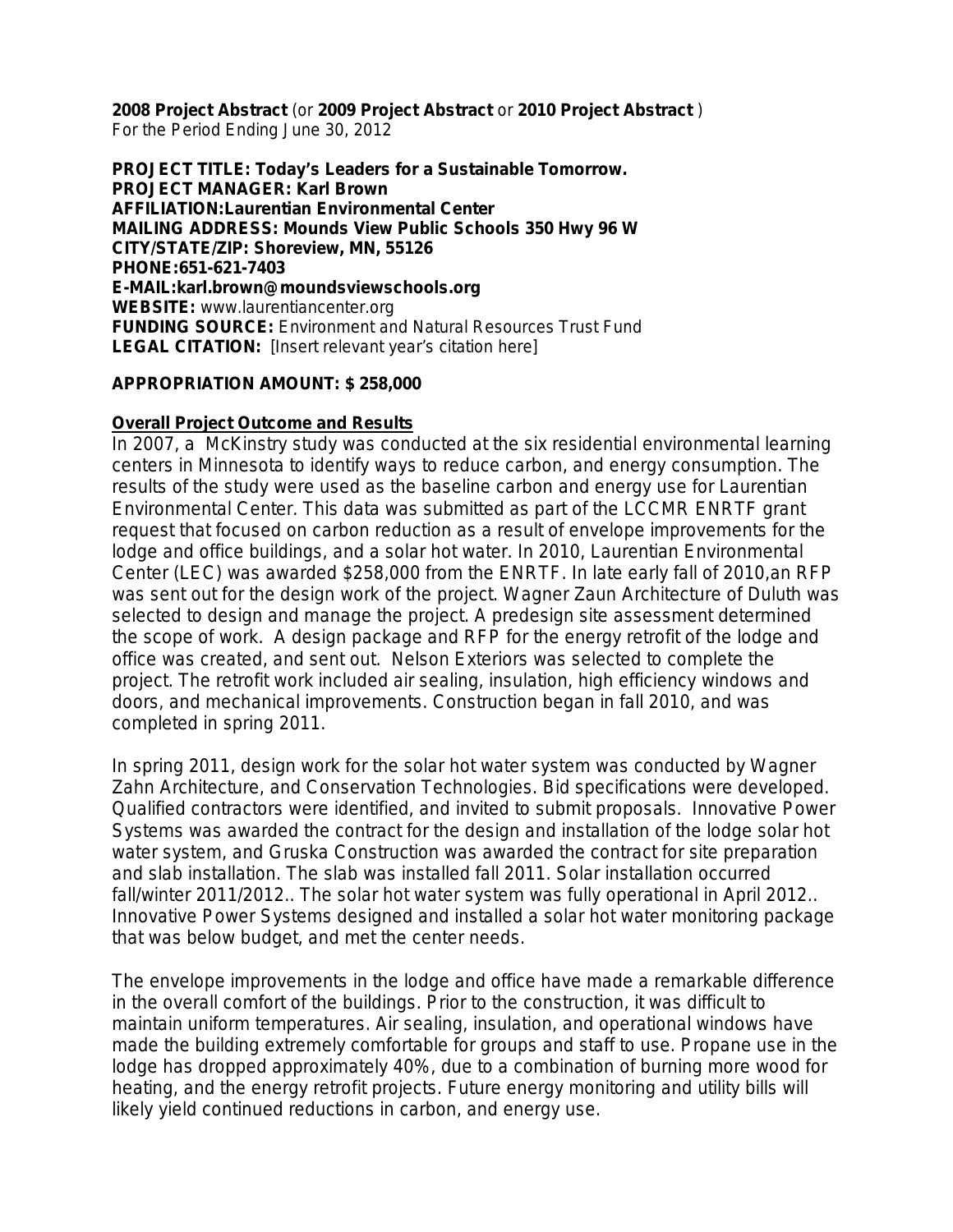**Project Results Use and Dissemination**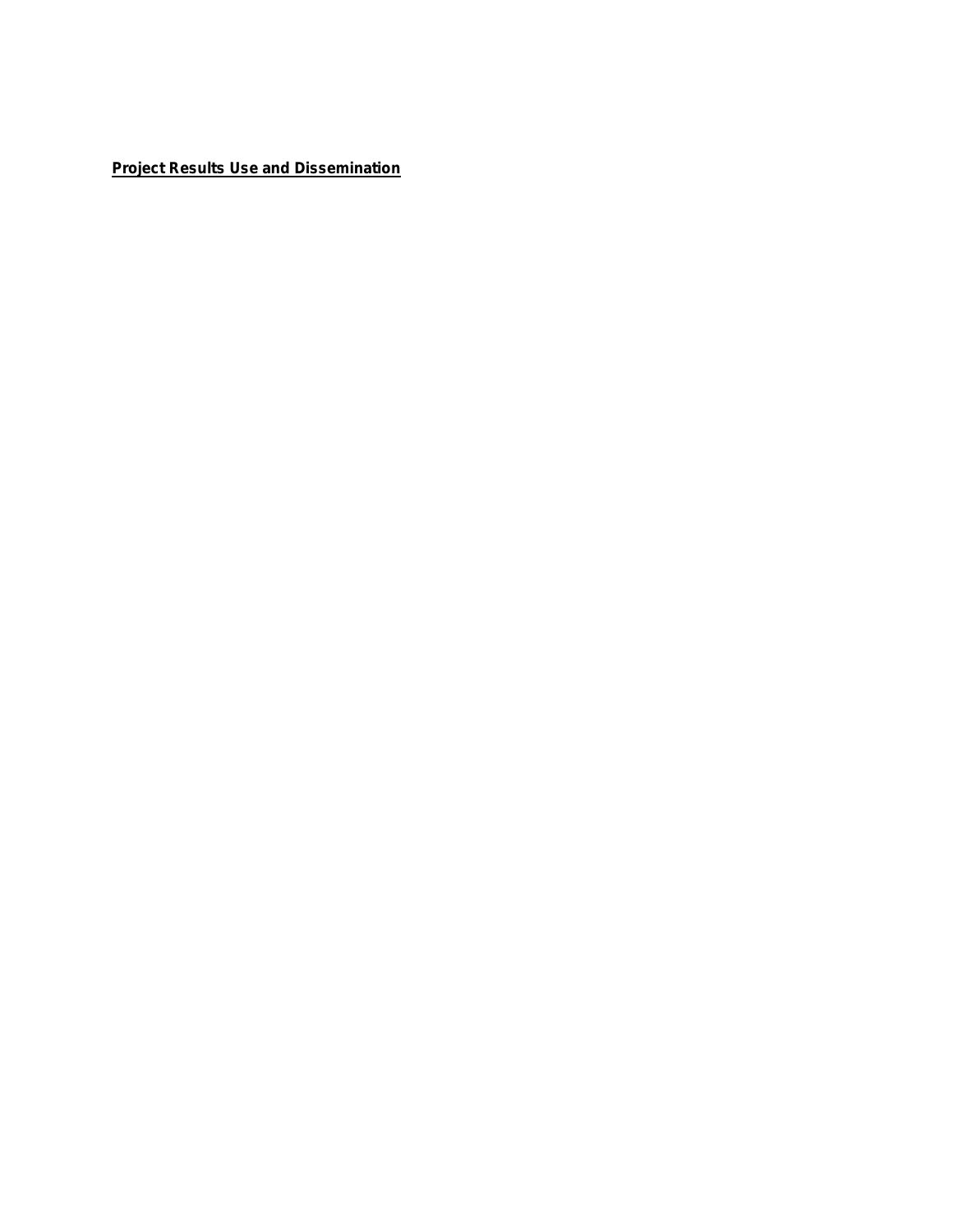### **Environment and Natural Resources Trust Fund 2010 Work Program Final Report**

|                                 | $\blacksquare$      |
|---------------------------------|---------------------|
| Date of Report:                 | 08/15/2012          |
| Date of Next Progress Report:   | <b>Final Report</b> |
| Date of Work Program Approval:  | <b>Final Report</b> |
| <b>Project Completion Date:</b> | 6/30/2012           |
|                                 |                     |

**I. PROJECT TITLE: Demonstrating Sustainable Energy Practices at Residential Environmental Learning Center's (RELC's) – Laurentian Environmental Center (7d-4)**

| <b>Project Manager:</b>  | <b>Karl Brown</b>                                          |
|--------------------------|------------------------------------------------------------|
| <b>Affiliation:</b>      | MN Coalition of Residential Environmental Learning Centers |
| <b>Mailing Address:</b>  | • Laurentian Environmental Center, 8950 Peppard Rd.        |
| City / State / Zip:      | Britt, MN 55710                                            |
| <b>Telephone Number:</b> | (651) 621-6041 Cell: (651) 769-3588                        |
| <b>E-mail Address:</b>   | karl.brown@moundsviewschools.org                           |
| <b>Fax Number:</b>       | $(651)621 - 7405$                                          |
| <b>Web Site Address:</b> | www.laurentiancenter.org                                   |

**Location:**St. Louis County

| <b>Total ENRTF Project Budget:</b> | <b>ENRTF Appropriation</b> | \$258,000 |
|------------------------------------|----------------------------|-----------|
|                                    | <b>Minus Amount Spent:</b> | \$257,826 |
|                                    | <b>Equal Balance:</b>      | -174      |

**Legal Citation: M.L. 2010, Chp. 362, Sec. 2, Subd. 7d4**

# **Appropriation Language:**

\$1,500,000 is from the trust fund to the commissioner of natural resources for agreements as follows: \$206,000 with Audubon Center of the North Woods; \$212,000 with Deep Portage Learning Center; \$350,000 with Eagle Bluff Environmental Learning Center; \$258,000 with Laurentian Environmental Learning Center; \$240,000 with Long Lake Conservation Center; and \$234,000 with Wolf Ridge Environmental Learning Center to implement renewable energy, energy efficiency, and energy conservation practices at the facilities. Efforts will include dissemination of related energy education.

# **II and III. Final Project Summary**

In 2007, a McKinstry study was conducted at the six residential environmental learning centers in Minnesota to identify ways to reduce carbon, and energy consumption at the centers. The results of the McKinstry study were used as the baseline carbon and energy for Laurentian Environmental Center. This data was also submitted as part of the LCCMR ENRTF grant request that focused on envelope improvements for the lodge and office buildings, and a solar hot water system that would supplement the lodge hot water needs.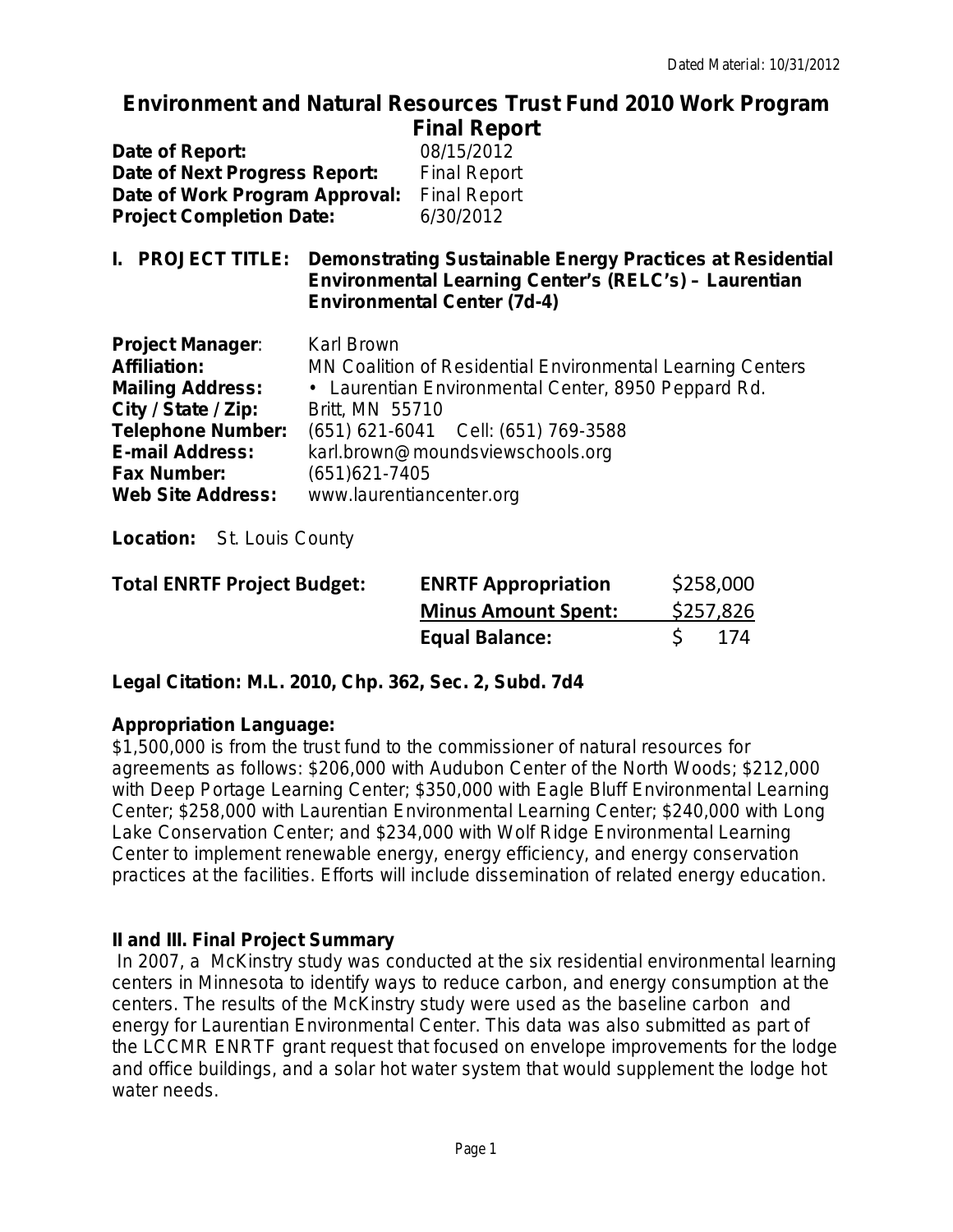In 2010, Laurentian Environmental Center (LEC) was awarded \$258,000 from the ENRTF. In late summer/ early fall of 2010,an RFP was sent out for the design work of the project. Wagner Zaun Architecture of Duluth was selected to design and manage the project. A predesign site visit and assessment was conducted to determine the scope of the work needed. A design package for the energy retrofit of the lodge and office was created, and an RFP for construction work was sent out, and posted on builder's exchanges. Lyle Nelson and Nelson Exteriors was selected to complete the project. The energy retrofit work included air sealing, insulation, high efficiency windows and doors, and mechanical improvements. Construction projects for the lodge and office began in early fall 2010, and were completed by early spring 2011.

In spring 2011, initial design work for the solar hot water system was conducted by Wagner Zahn Architecture, and Michael LeBeau of Conservation Technologies. Bid specifications were developed. Qualified contractors were identified, and invited to submit proposals based on successful completion of projects with the design team. No proposals were submitted by invitation group so the RFP was sent out to additional solar contractors who had positive reviews from other design firms or trusted contractors.

Innovative Power Systems of St. Paul, MN was awarded the contract for the design and installation of the lodge solar hot water system, and Gruska Construction of Cook, MN was awarded the contract for site preparation and the concrete slab installation. The slab was installed fall 2011. Solar installation occurred late fall 2011 through late winter 2012. The solar hot water system was initially commissioned in February 2012, and was fully operational in April 2012, after system leaks were corrected.

Monitoring systems were discussed with Wagner Zaun and Conservation Technologies. Quotes for monitoring packages were submitted by UHL companies, and People's Electric, both of the Twin Cities, MN area. Both quotes were significantly higher than the ENRTF budgeted amount, so both bids were rejected. Monitoring options were discussed with Innovative Power Systems, and a solar hot water monitoring package was selected that will provide monitoring data that will be helpful for operational and educational needs. The system will provide a web-based interface once internet connectivity is established in the lodge. Currently, the solar system displays real-time panel and tank incoming and outgoing temperature data.

The envelope improvements in the lodge and office have made a remarkable difference in the overall comfort of the buildings. Prior to the construction, it was difficult to maintain uniform temperatures. Air sealing, insulation, and operational windows have made the building extremely comfortable for groups and staff to use. Propane use in the lodge has dropped significantly, due to a combination of burning more wood for heating, and the energy retrofit projects.

Total Gallons of LP July 1- June 30 2007-2008= 10,131 2008-2009= 10,520 2009-2010= 8,843 2010-2011= 8,744 2011-2012= 5,845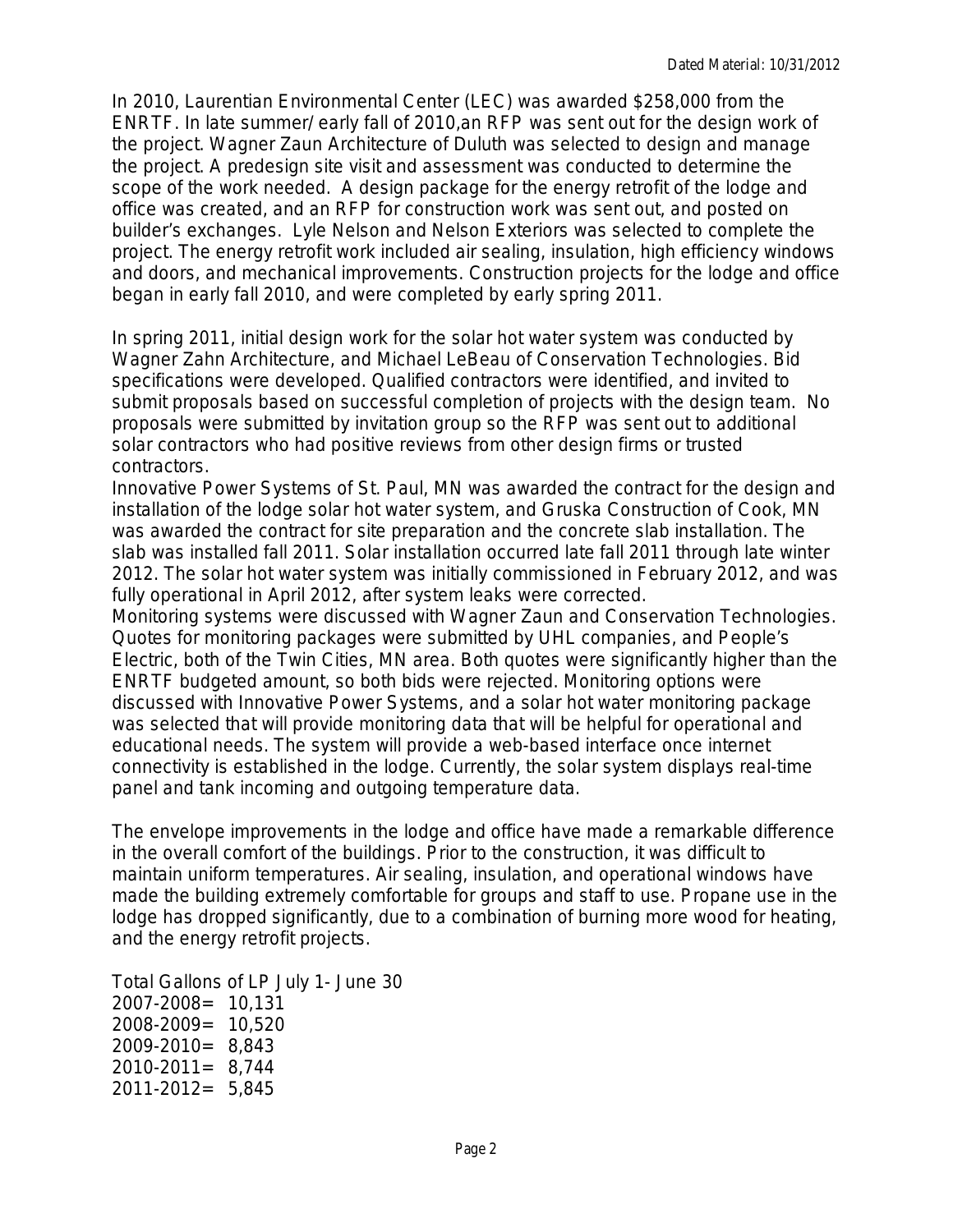# **III. PROGRESS SUMMARY AS OF: 6/15/2012**

### **Amendment Request (06/15/2012)**

An alternative for monitoring equipment was found that was less than the projected monitoring budget. We would like to request the transfer of \$4500 from the budget category of monitoring to the budget category of renewals. In the budget category of renewals the actual cost for the installation of the hot water solar system has exceeded the projected budget by \$7900 and the approval of this transfer would help offset some of the cost that will be covered by local funding.

### **Amendment Approved: [7/26/12]**

## **IV. OUTLINE OF PROJECT RESULTS***:*

**RESULT/ACTIVITY 1:** Implementation of carbon and energy reduction systems for education and demonstration purposes at Laurentian Environmental Center. Budget \$258,000. Completion Date June 30, 2012.

**Description:** The Laurentian Environmental Center (LEC) is located on Minnesota's Iron Range north of Virginia near the town of Britt. It is owned and operated by the Mounds View Public School district since 1977 on Minnesota School Trust land. LEC serves 6000 statewide users annually.

The McKinstry Study noted that at the Laurentian Environmental Center, "Building envelopes require attention, particularly the five buildings with crawl spaces under the main level. The slab-on-grade buildings are performing better. Domestic hot water is provided primarily by propane-fired storage water heaters with some minor use of electric. Except for the Lodge kitchen, and restroom exhaust fans, there is no mechanical ventilation in the buildings. Lighting is provided by a variety of fixtures and some change out of the older magnetic ballast fluorescents and incandescents is recommended. Control systems are generally lacking and will require upgrading."

A design consultant, Wagner Zaun Architecture of Duluth, was hired (through a competitive RFP process) to create a work plan for this project, create specifications for work to be completed and to prepare bid documents for the project. Inservicing the contractor and subs, along with monitoring the work progress was also required of the design consultant.

The target of the LEC ENRTF work plan was sealing the lodge, a 1930's CCC construction project that serves as the LEC dining building. As stated in the 2008 McKinstry Study – "The envelope of the Lodge requires attention. Voids in the air barrier and inadequate insulation cause higher than necessary energy usage." Plans included adding significant levels of insulation and to re-establish a continuous air barrier in the walls connecting into the roof. All windows and doors were replaced with high efficiency units. It was concluded after construction began that the lodge had no insulation in the exterior walls, and that improper framing techniques had been used to install many windows. The crawl space and floor of the lodge were insulated and water infiltration issues were mitigated. A surprising discovery was that the ducting for the forced air furnace was in the uninsulated crawl space, which explained why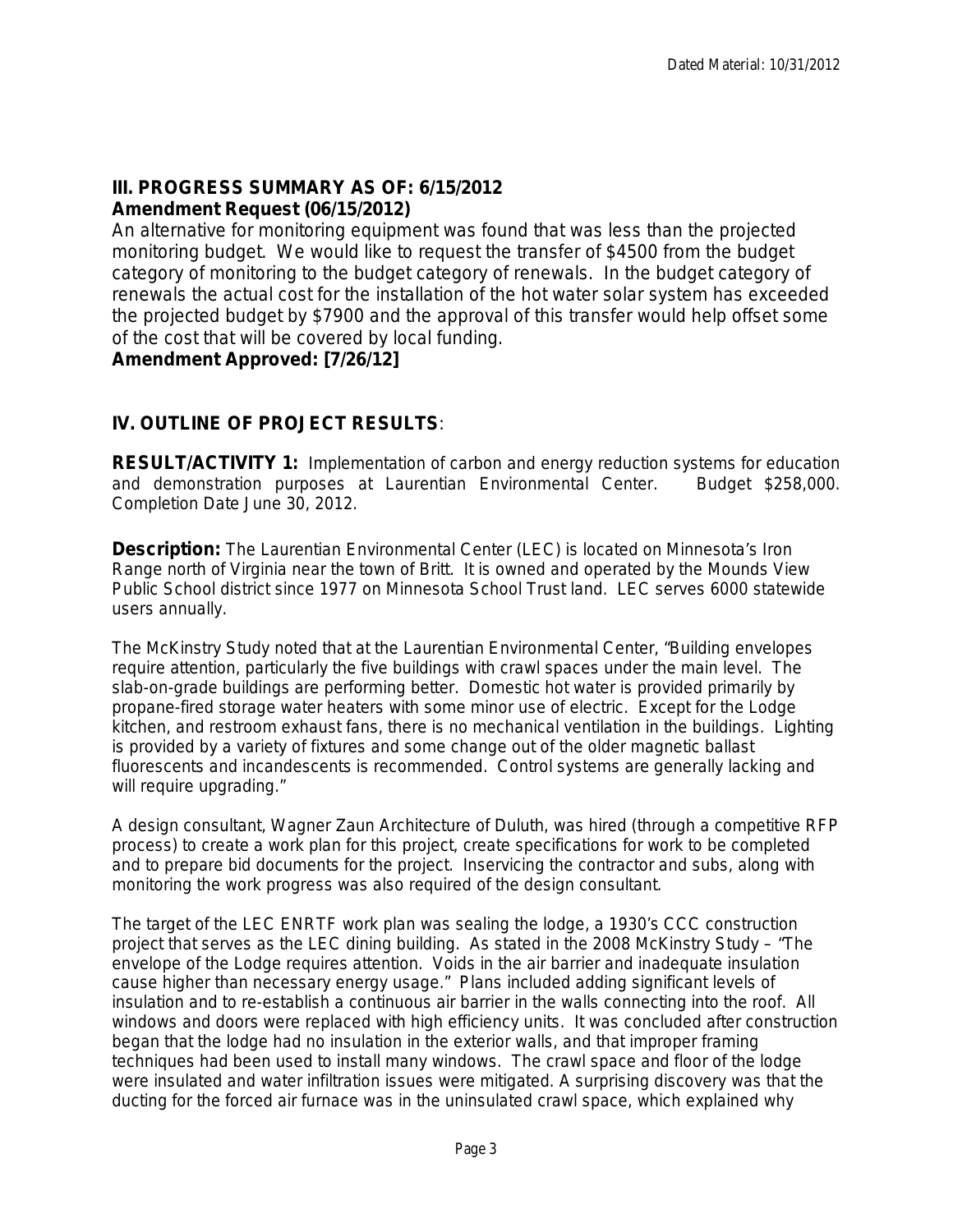minimal heated air made it from the furnace to the registers, and why the furnace ran constantly during cold months.

A second priority was to seal the office building  $-$  a 1960's former dorm cabin that was repurposed in the 1990's. Again, as stated in the McKinstry Study – "The office lacks an adequate air barrier and requires additional insulation." Insulating the walls and roof, along with sealing up the crawl space reduced energy consumption and began the reduction of the LEC carbon footprint. All doors and windows were replaced with high efficiency units.

In addition, the current propane heated domestic hot water systems in the lodge were enhanced with a solar system in the lodge. Original designs were to include the two restrooms in the solar hot water system, but the cost to connect the plumbing, and anticipated heat loss from long lengths of hot water pipe changed the design to include electric instantaneous water heaters for the restrooms, and the kitchen hot water needs are supplemented on cloudy days by a propane boiler that was previously installed, and integrated into the solar system. The propane boiler does not run as often or long as the solar hot water system preheats the water going into the boiler by 50-100 degrees Fahrenheit. Originally, the office buildings were to be part of the solar hot water system, but design consultants determined that the cost/benefit analysis of adding solar hot water to the office was not great enough as minimal hot water is used in the office. Instead of solar hot water, it was recommended that a low-capacity, high-efficiency electric hot water heater be installed on a timer, to only produce hot water during office hours. The office solar system will not require a back up due to the infrequent need for hot water. The solar hot water system has only been in production since April 2012. The system is generating hot water, and it is clear from the LP consumption that the energy improvements and the solar system are reducing the amount of LP needed at the center.

Monitoring equipment was installed in both buildings to monitor improvements. Monitoring systems design plans were reconfigured to fall within budget constraints. Monitoring is achieved through a combination of an integrated monitoring system as well as flow meters and gauges on the solar system, electric meters, and propane tanks. Future monitoring projects will expand the integrated systems to utilize web-based displays and data tracking. The monitoring data will be collected and shared on the LEC website as well as the Today's Leaders for a Sustainable Tomorrow (TLFAST) website. The monitoring system will further be enhanced when internet connectivity will be added in the lodge building in the fall of 2012.

Additional envelope improvements have been completed on other dorm and classroom buildings as a result of a 2009 Federal Allocation of \$300,000 and school district deferred maintenance funds. These improvements were also part of the McKinstry study, and will lead to additional carbon reduction and reduced energy consumption for years to come.

The overall significance of the carbon and energy reduction systems at Laurentian Environmental Center is great.

Total Gallons of LP July 1- June 30 2007-2008= 10,131 2008-2009= 10,520 2009-2010= 8,843 2010-2011= 8,744 2011-2012= 5,845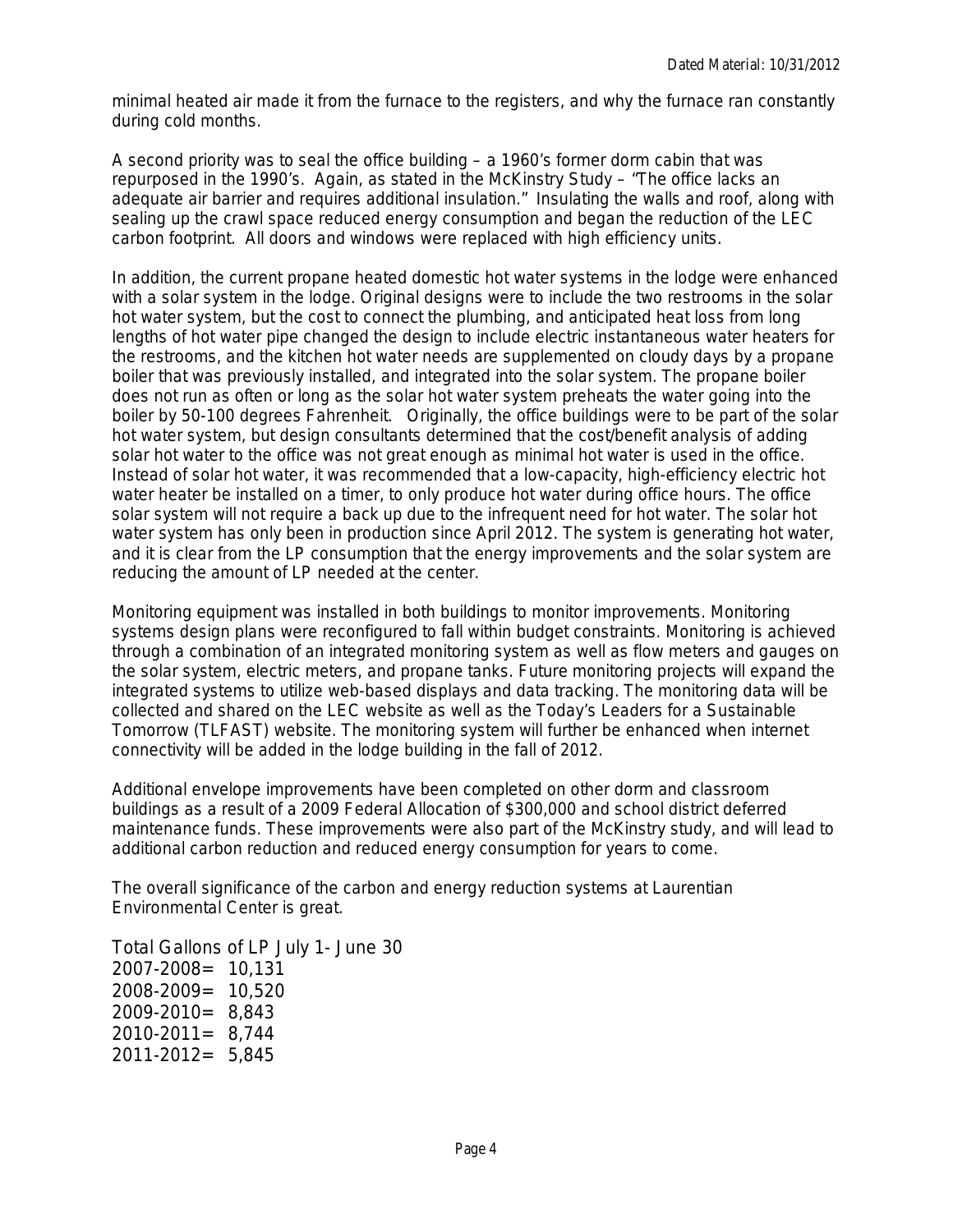In addition to the significant propane use reduction (close to 40%), which results in dramatic carbon reduction, the lodge and office buildings are much more energy efficient. The project created an excellent educational opportunity for student and adult groups to learn more about carbon reduction and energy conservation. This topic fits seamlessly into the mission of the center. The design and construction process also helped increase the knowledge of local contractors on areas of envelope improvements, current energy codes as well as build skills on energy retrofitting buildings. Future energy retrofitting projects will follow the design principle created for the ENRTF project. The education staff of the center has also worked to translate many of the complex construction techniques into simplified actions students and other visitors to the center can apply at home. These efforts should help further reduce carbon, and help people make their homes more energy efficient in safe, practical ways.

Another significant result of the project is the overall comfort of the buildings after high-quality materials and construction techniques were applied. This is an improvement over other construction projects at the center over the last 20 or more years where energy codes were less stringent and/or contractors were less knowledgeable about energy efficient construction. Groups attending the center since the completion have commented on how comfortable and cool the lodge is with cross-ventilation from open windows, and how warm and draft-free the lodge is in the winter months.

The ENRTF grant was a key part in securing the 2009 \$300,000 Federal allocation at each of the 5 northern residential environmental centers. It is our hope that the center can demonstrate responsible use of taxpayer supported funds and that the projects further educate the public on energy reduction, as well as renewable energy options. The ENRTF has also been very helpful to identify Laurentian Environmental Center as one of the leaders in residential environmental education along with the other 5 RELCs in Minnesota. The collaboration as a result of the grant process has strengthened the collegial involvement between center directors and education staff. While each center needs to maintain a strong client base, the centers have strengthened their commitment to sustaining energy and environmental education in Minnesota and across the country.

Please note that Nick Temali was Director of Laurentian Environmental Center (LEC) when the original request for ENRTF funds was made. He retired in December 2010. Karl Brown assumed his position in the school district and LEC, as well as took over with the construction projects and grant reporting. Some of the information and history from the McKinstry study, and ENRTF request is unclear, but hopefully, all reporting requirements have been met, and we have been good stewards of the funds.

# **Summary Budget Information for Result/Activity 1:**

**ENRTF Budget:** \$258,000 **Amount Spent:** \$ **2**57,826 **Balance:** 

| Deliverable/Outcome                                | <b>Completion</b><br><b>Date</b> | <b>Budget</b> | <b>Amount</b><br><b>Spent</b> | <b>Estimated Carbon</b><br><b>Reduction (#s)</b> |
|----------------------------------------------------|----------------------------------|---------------|-------------------------------|--------------------------------------------------|
| 1-1 $Profit/Techn$ -<br><b>Improvement Plans</b>   | 6/31/11                          | \$26,000      | \$25,826                      |                                                  |
| and Designs<br>1-2 Envelope<br>Improvements in the | 01/31/11                         | \$158,500     | \$158,500                     | 29,935                                           |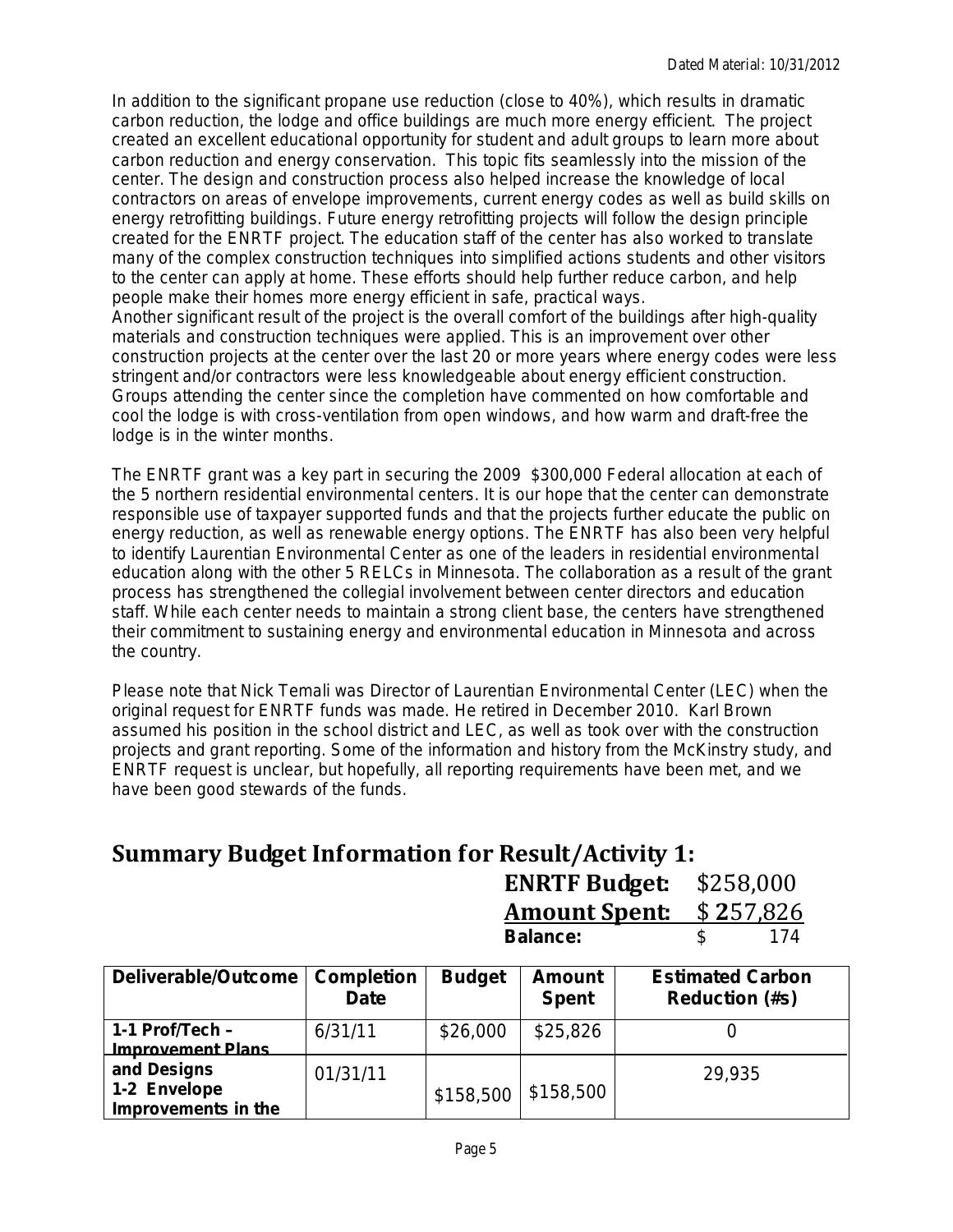| <b>Lodge and Office</b>       |         |          |          |        |
|-------------------------------|---------|----------|----------|--------|
| 1-3 Solar Hot Water           | 2/29/12 |          |          | 18,446 |
| installed for the Lodge       |         | \$68,000 | \$68,000 |        |
| and Office                    |         |          |          |        |
| 1-4 Monitoring                | 3/31/12 | \$5,500  | \$5,500  |        |
| <b>Equipment installed in</b> |         |          |          |        |
| the Lodge and Office          |         |          |          |        |

**Result Completion Date:** *June 30, 2012*

# **V. TOTAL ENRTF PROJECT BUDGET:**

**Contracts:** Prof/tech assistance for a design consultant (through a competitive RFP process) \$26,000 **Supplies**: \$ 0 **Capital Improvements:** Lodge and Office insulation, doors and windows \$158,500 *(Estimate 55% for materials and 45% for installation)* Solar Hot Water Systems \$68,500 *(Estimate 60% for materials and 40% for installation)* Monitoring Equipment \$5,500 *(Estimate 85% for materials and 15% for installation)*

## **TOTAL ENRTF PROJECT BUDGET:** \$258,000

**Explanation of Capital Expenditures Greater Than \$3,500:** The capital improvements made with these funds are fixed capital assets and will remain in place and will continue to be used for the same program through its useful life.

## **VI. PROJECT STRATEGY:**

**A. Project Partners:** Audubon Center, Sandstone; Deep Portage, Walker; Eagle Bluff, Lanesboro; Laurentian, Britt; Long Lake, McGregor; and Wolf Ridge, Finland.

**B. Project Impact and Long-term Strategy:** This ENRTF request represents one third of the McKinstry Study improvement goal for the Laurentian Environmental Center. . The centers will continue to work together to complete the McKinstry goal through state and federal resources and the assistance of foundations.

### **C. Other Funds Proposed to be spent during the Project Period:**

| <b>ITEM</b>                                        | <b>Overall RELC</b> | Laurentian         |  |
|----------------------------------------------------|---------------------|--------------------|--|
|                                                    | <b>Project</b>      | <b>Env. Center</b> |  |
| <b>In-kind Staff - \$30,000</b>                    | \$30,000            | \$5,000            |  |
| 2009 Federal Allocation - \$300,000/ctr. - 5       | \$1,500,000         | \$300,000          |  |
| <b>Northern Centers</b>                            |                     |                    |  |
| <b>Butler Family Foundation - Continue Project</b> | \$30,000            |                    |  |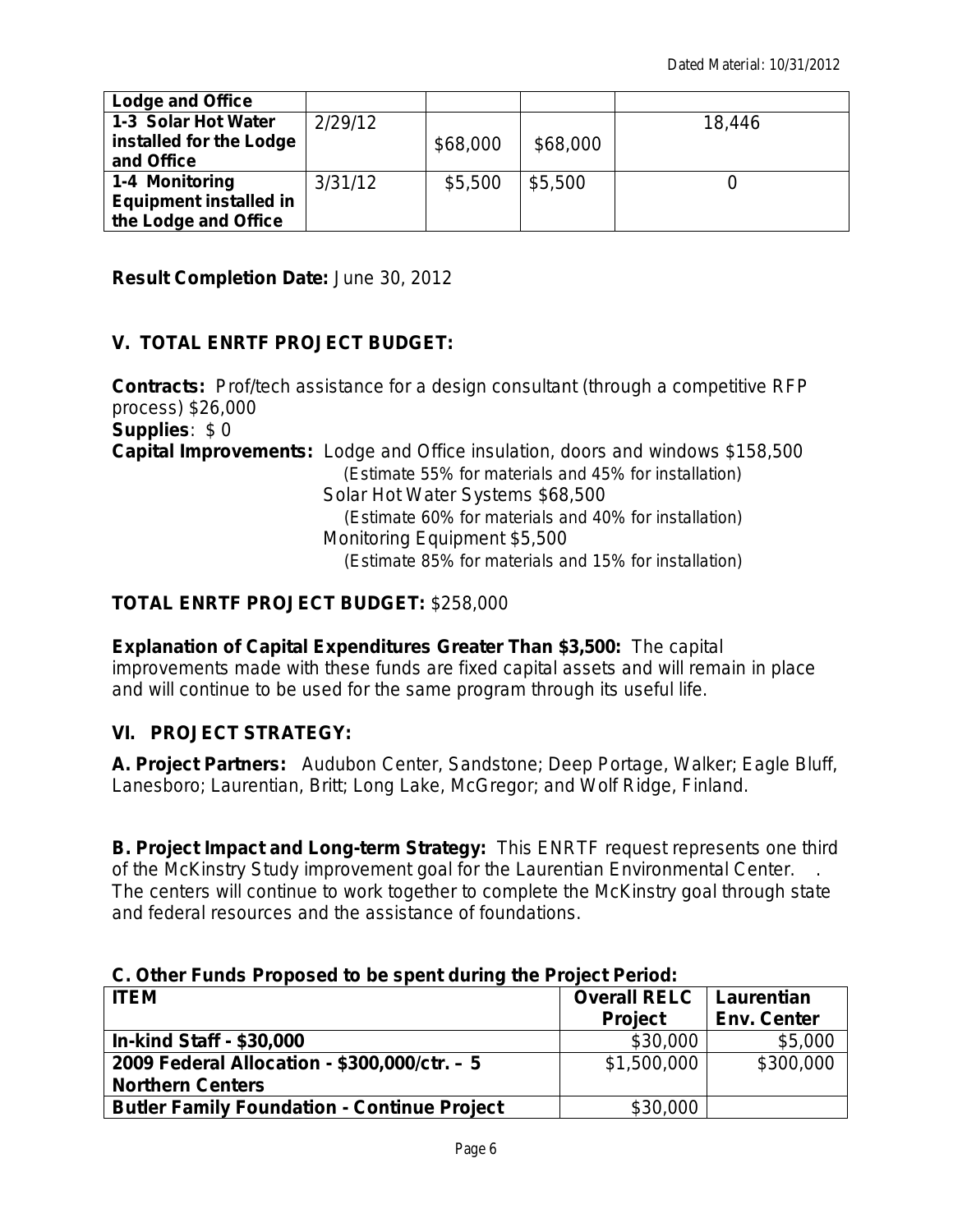| <b>Development</b>                                  |             |           |
|-----------------------------------------------------|-------------|-----------|
| 2010 Federal Allocation - \$300,000/ctr. - 6ctrs. - | \$1,800,000 | \$300,000 |
| In Process                                          |             |           |

## **D. Spending HIstory:**

| <b>ITEM</b>                                           | <b>Overall RELC</b>   Laurentian<br><b>Project</b> | <b>Env. Center</b> |
|-------------------------------------------------------|----------------------------------------------------|--------------------|
| <b>Bush Foundation - McKinstry Study</b>              | \$176,000                                          |                    |
| <b>Butler Family Foundation - Project Development</b> | \$30,000                                           |                    |

# **VII. DISSEMINATION**:

Information about this project will be disseminated through a collaborative website that will be available to the public for learning about the process and successes of each individual centers projects. Laurentian Environmental Center (LEC) will have information available on its own website as well as the Mounds View Public Schools website. LEC will put this information out in its newsletter, email blasts, and through articles/press releases through local paper media.

LEC will enhance its "Earthwise Challenge" for our participants that have them conduct their own energy audit of the campus and their behaviors while they are here for three to five days, incorporating the ENRTF funded projects. Participants will also use components of the SEE energy program to better understand the impact of energy conservation on carbon reduction and decreased energy expenses.

It will also be discussed in all future New Energy Resource Advisor (ERA) training seminars to be held on-site at each center. The Energy Resource Advisor (ERA) certificate, developed by Winona State University, is a new curriculum designed to accelerate public understanding of energy efficiency, clean energy, carbon emissions, resource conservation, green technologies, and green jobs. This curriculum is the *first of its kind in Minnesota*. It is a non-credit, continuing education course for adults 18 years of age and older, *using online instructional technology combined with applied, field experience at one of the six Minnesota RELCs*. Participants in this class will learn about: a) the basic components of an energy audit, b) small-scale renewable energy including site suitability, system sizing, and financial incentives that are available, c) alternative building and transportation options, d) ways to "green up" the home or business, and e) the field of emerging "green" jobs. After completing this course, the successful participant may serve as an energy resource advisor and "green" consultant in the community and workplace.

Laurentian has been working with Mounds View Public Schools marketing and communications staff to explore ways to increase exposure of the center, it's programs, and facilities. Marketing brochures that highlight educational programs have been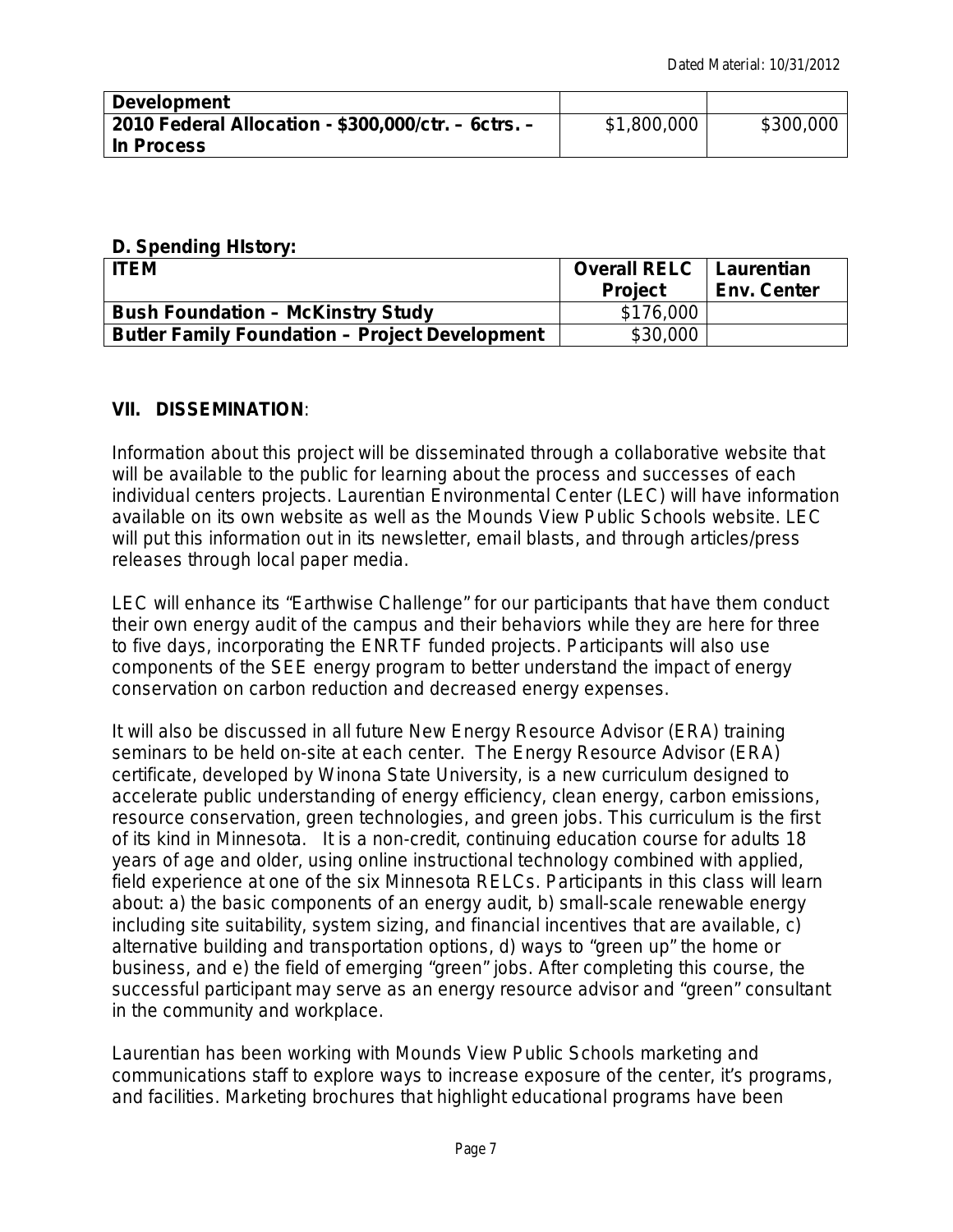created. Additional work is in progress to increase the centers social networking presence on Facebook, Twitter, and YouTube. These sites will also be linked to the TLFAST website , [www.tlfast.org,](http://www.tlfast.org/) which includes pages to all of the 6 residential environmental learning centers that have been part of the ENRTF grant. Real-time energy data from the energy monitoring system will be posted on the LEC and TLFAST site once wireless upgrades are completed. The educational materials created by the TLFAST group are being integrated into Laurentian school programs so that the 10,000 annual visitors to the centers will gain a better understanding of carbon reduction, energy conservation and renewable energy sources.

## **VIII. REPORTING REQUIREMENTS: Periodic work program progress reports will be submitted not later than 01/15/2011, 7/15/2011, and 1/15/2012 A final work program report and associated products will be submitted between June 30 and August 1, 2012 as requested by the LCCMR.**